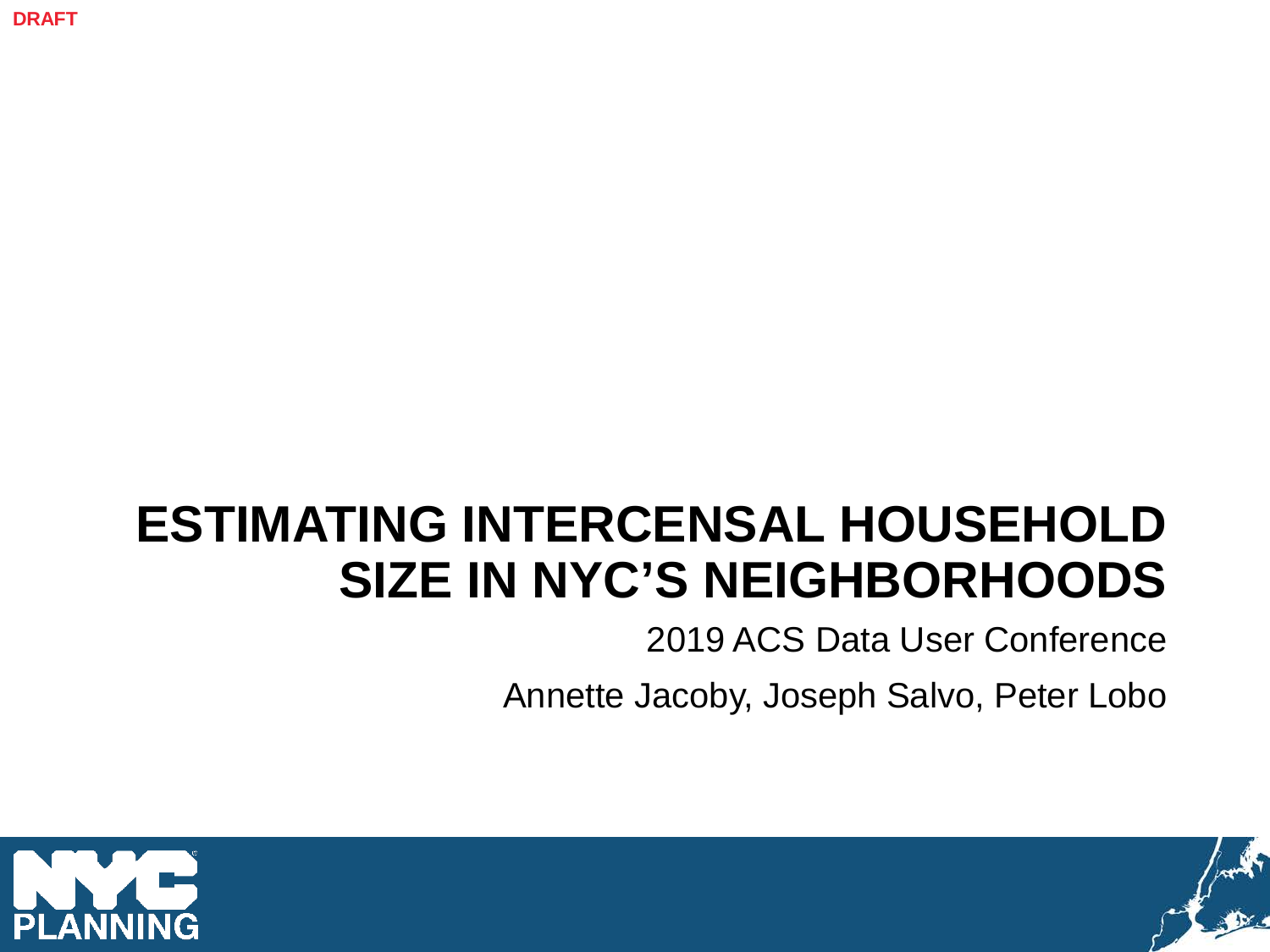



## **Objective**

- Housing Unit Method for population estimation: Occupied HU x PpH<sup>?</sup>
- ACS PpH values too unreliable

*Swanson, David A. (2010): "Substantial massaging needs to be done to iron out the temporal instabilities and large variances found for person per household values in many areas."*

• Develop intercensal household size for reliable population estimates at sub-borough levels that reflect geodemographic segmentation

Estimates of persons per household (PpH) for New York City's 188 Neighborhood Tabulation Areas (NTAs) for 2013-2017 period

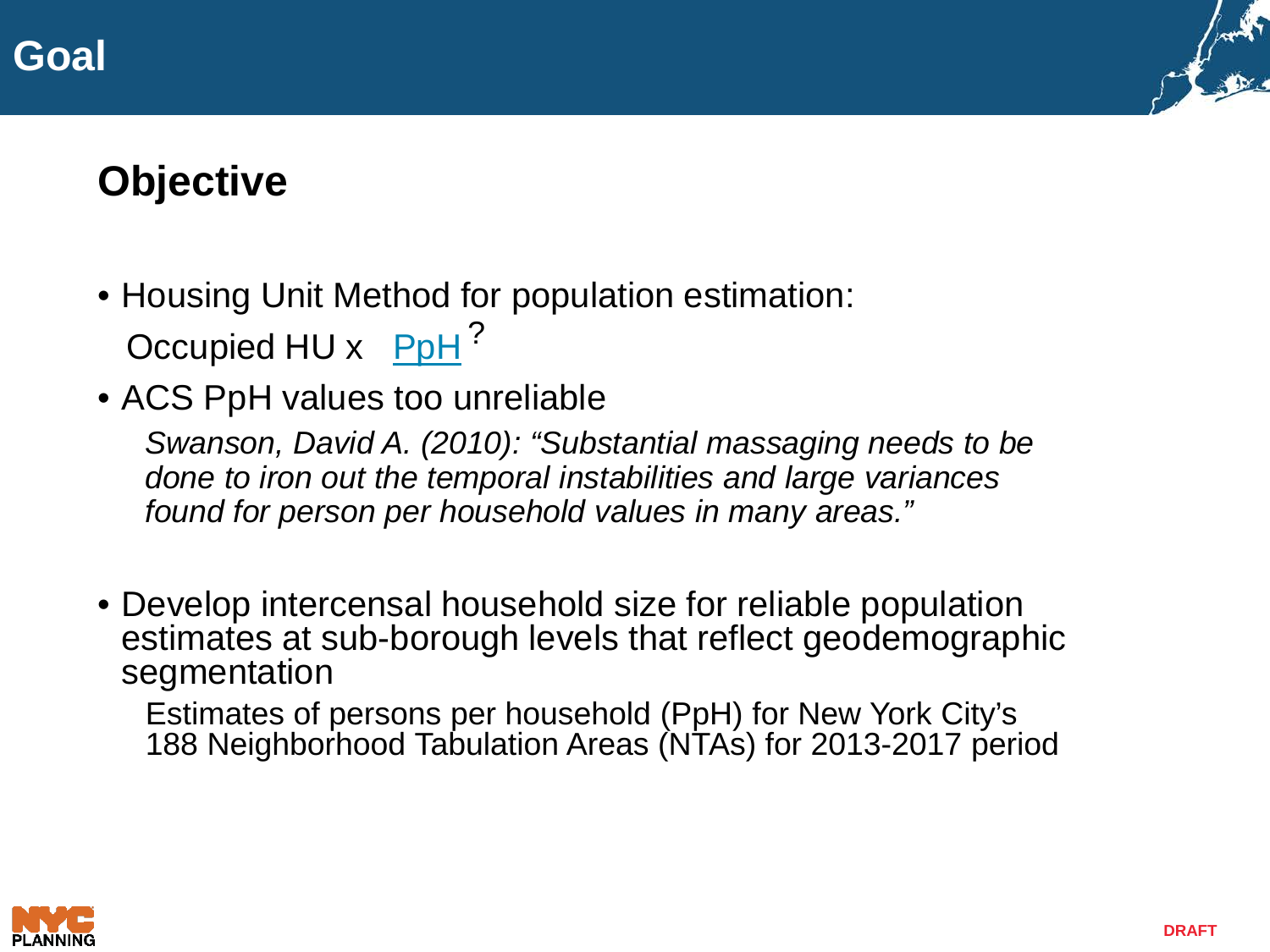

- "At least for some states and counties, regression models are capable of producing more precise and less biased PPH estimates than those produced by more common methods" (West, Ahmed, Bruce, & Judson, 2009)
- Regression-based approach
	- Employ demographic rather than a statistical perspective
	- PpH varies in response to socio-demographic neighborhood characteristics or "symptomatic indicators"

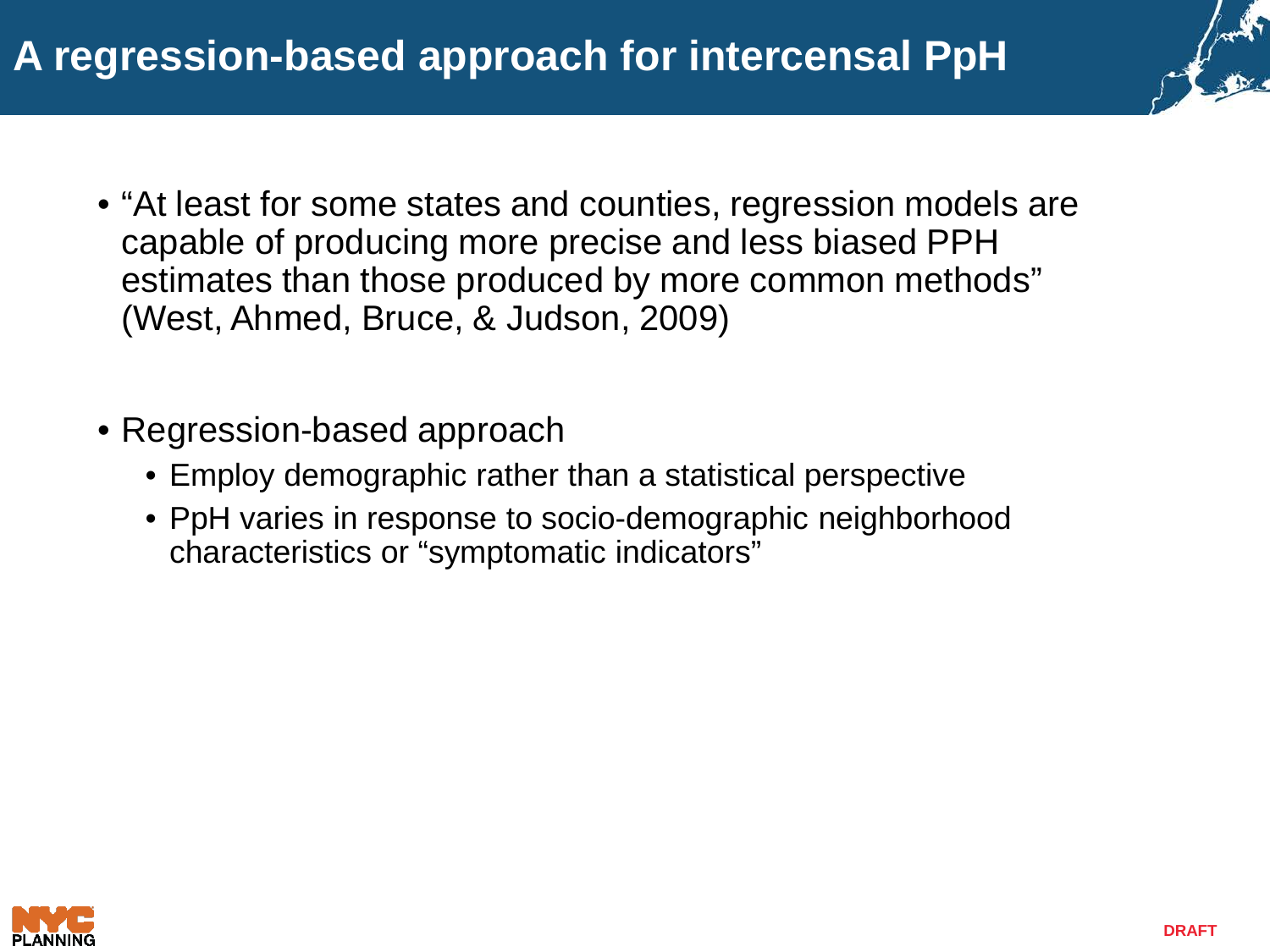### **NYC Context**





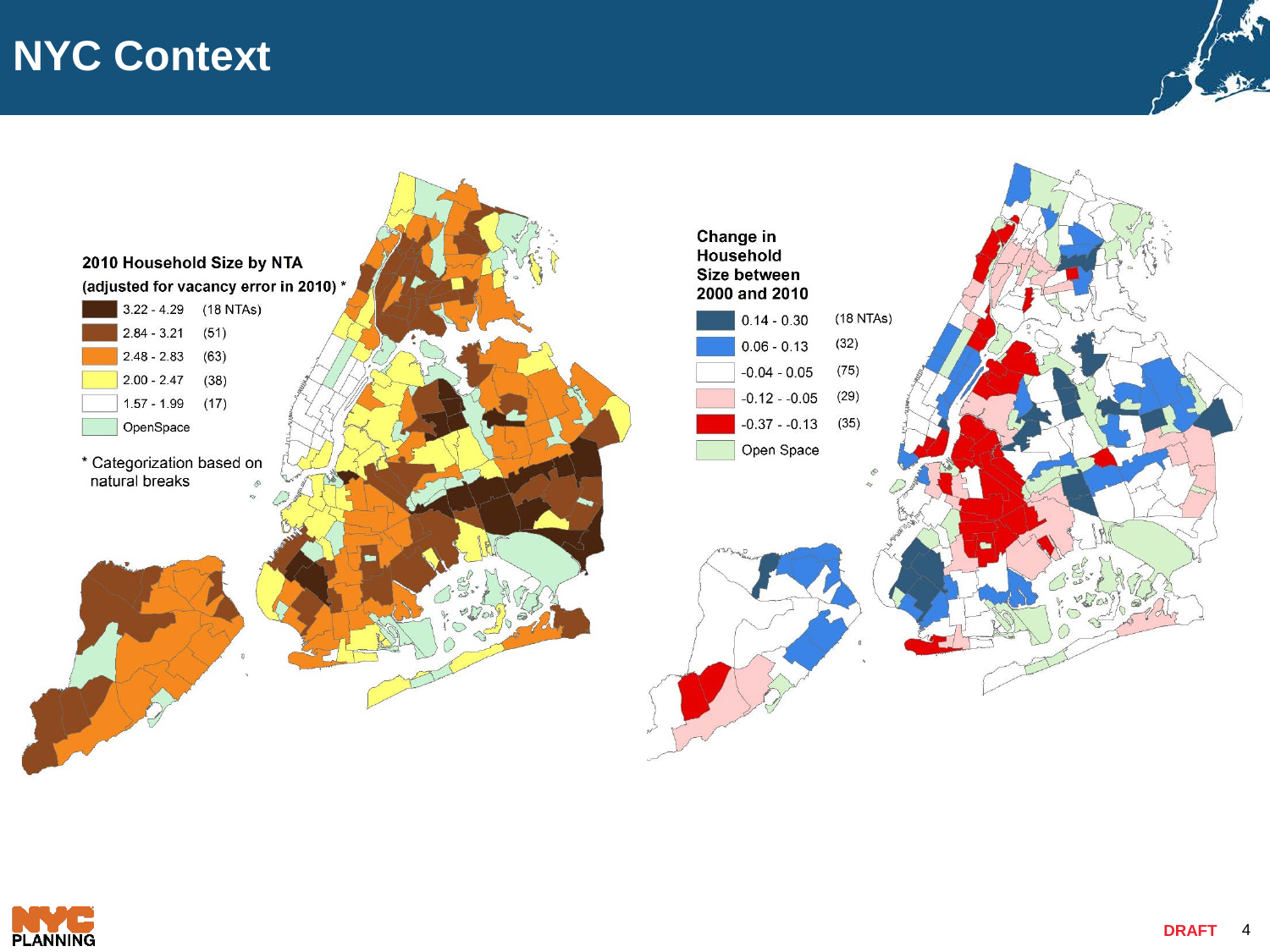$$
\mathsf{PpH}_{i,2010} = \beta_0 + \mathsf{PpH}_{i,2000} + \beta_1 \frac{X_{i,2010}^{(1)} - X_{i,2000}^{(1)}}{X_{i,2000}^{(1)}} + \cdots \beta_9 \frac{X_{i,2010}^{(9)} - X_{i,2000}^{(9)}}{X_{i,2000}^{(9)}} + \epsilon_i
$$

#### Data and Variables for 2000-2010 Change

Elderly % Head of Non-Family Household under 65 % Non-Hispanic White % Non-Hispanic Black % Non-Hispanic Asian % Hispanic % Renter-Households % Housing Additions 2000-2010 Birth Rates

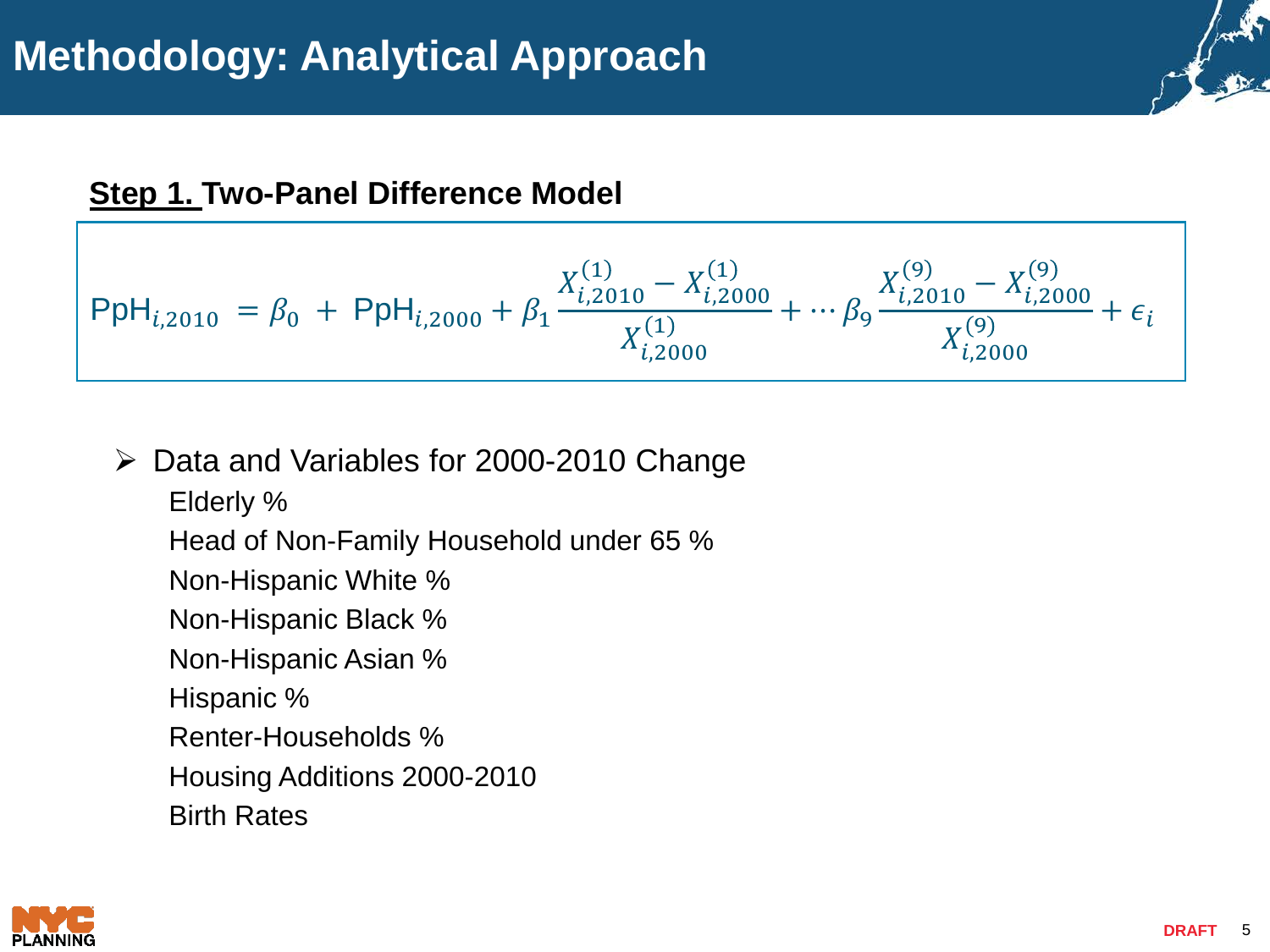

 $\triangleright$  Data and Variables for 2000-2010 Change

Elderly % Head of Non-Family Household under 65 % Non-Hispanic White % Non-Hispanic Black % Non-Hispanic Asian % Hispanic % Renter-Households % Housing Additions 2000-2010 Birth Rates

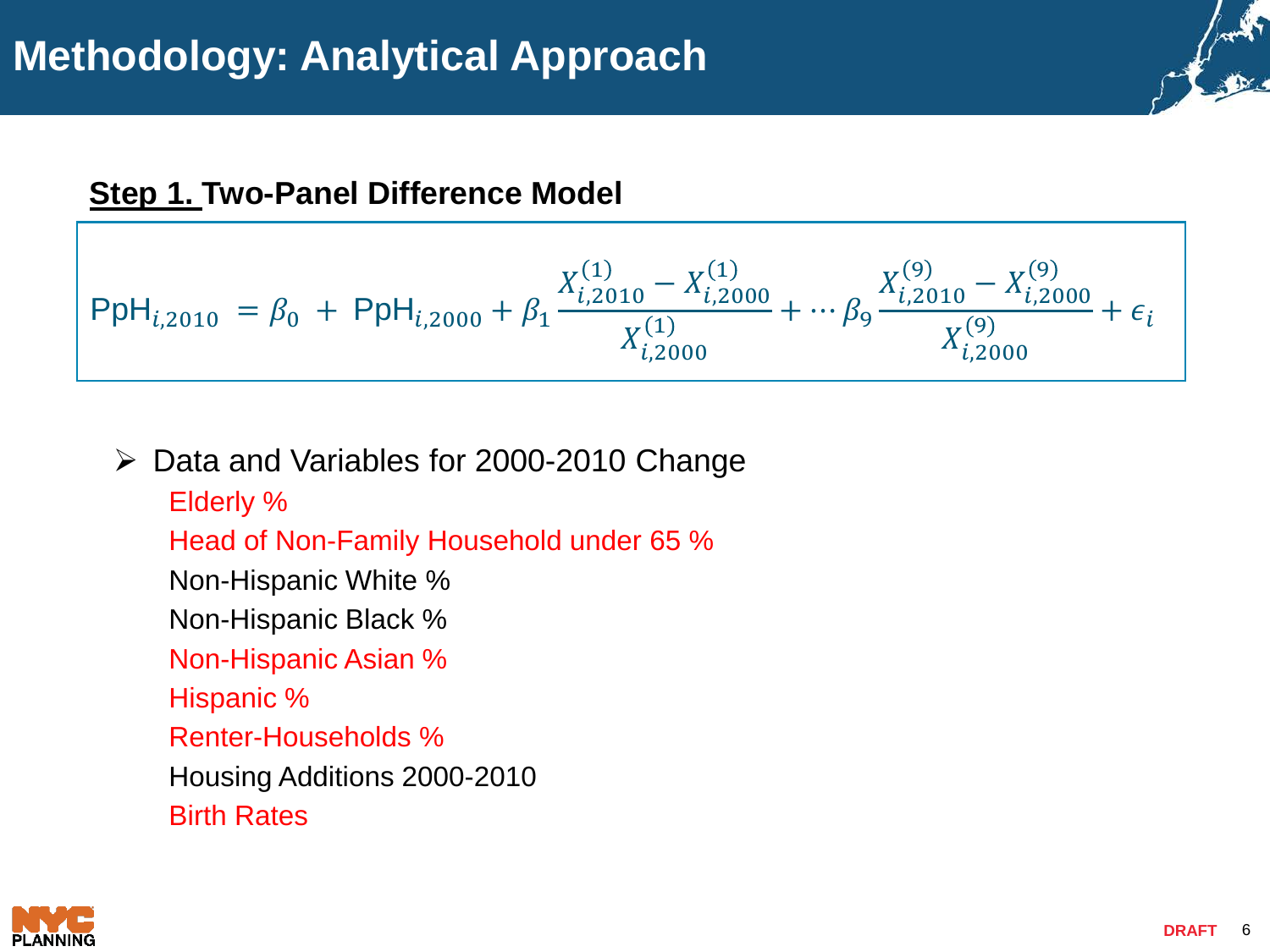

#### **Step 2. Projecting Household Size for 2013-2017**

• The coefficients  $\beta_1$  -  $\beta_9$  are applied to housing and population changes from 2008-2012 to 2013-2017

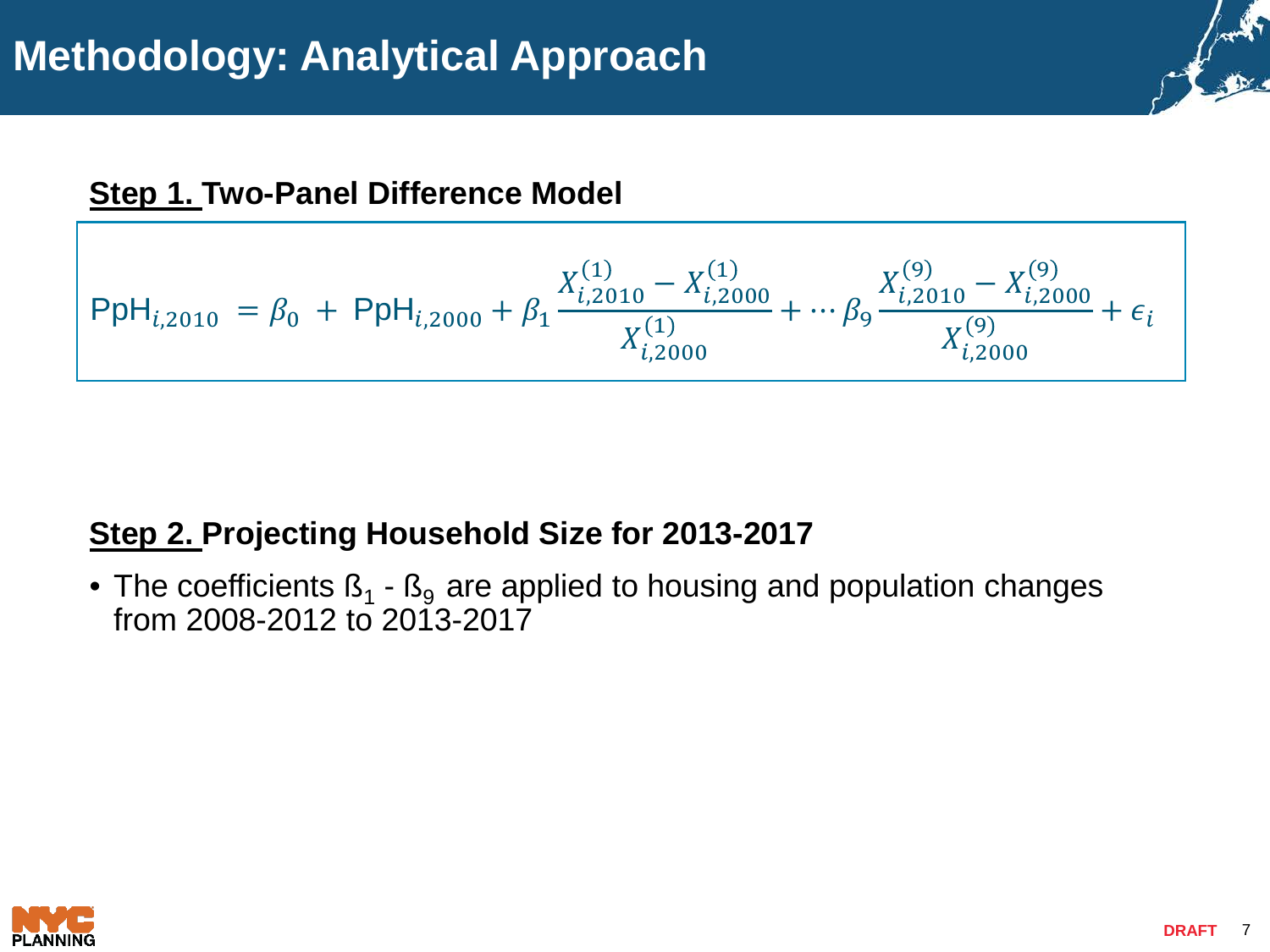

#### **Step 2. Projecting 2014 Household Size**

• The coefficients B1 - B9 are applied to housing and population changes from 2008-2012 to 2013-2017

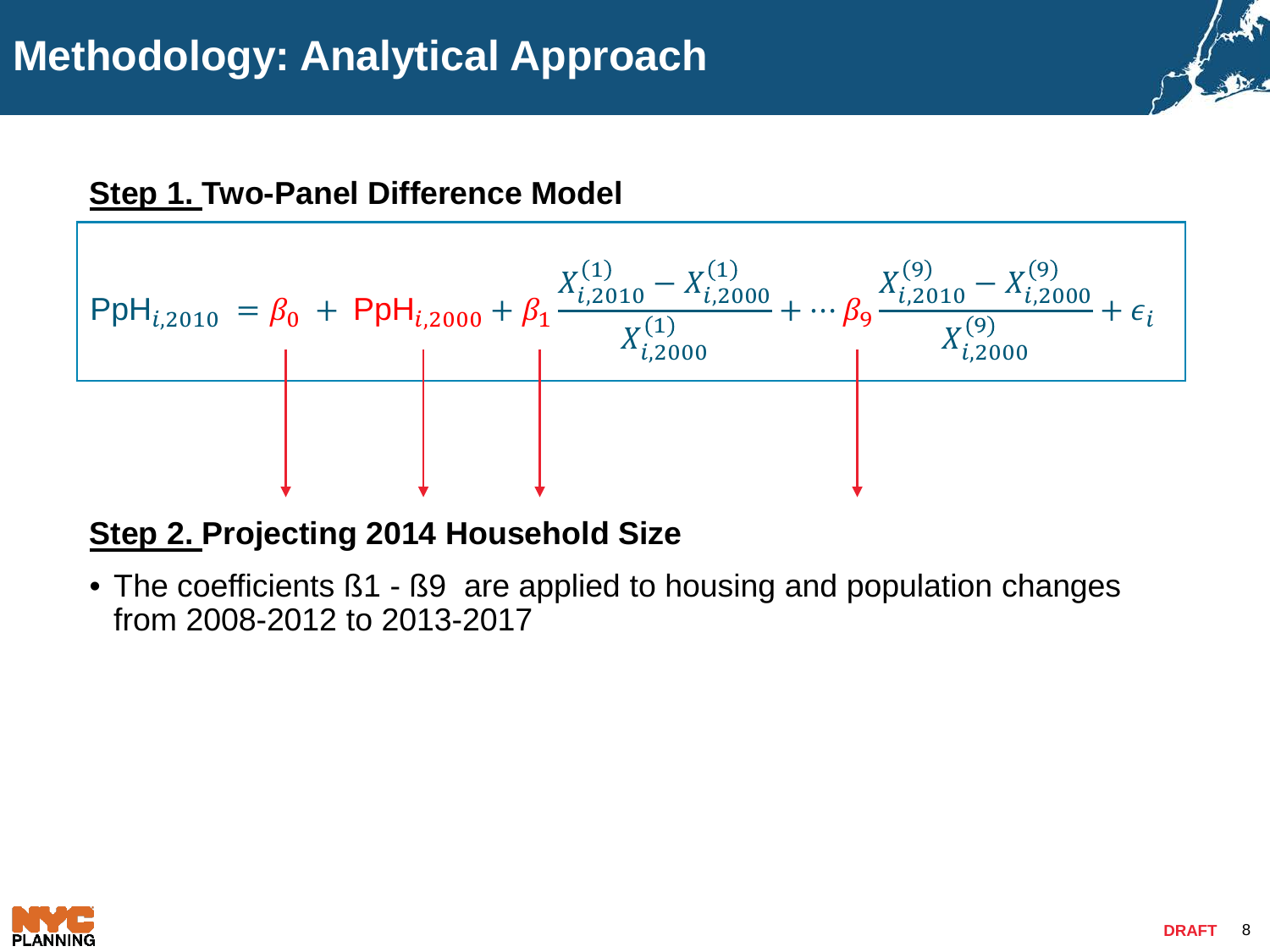|                                                          | <b>Unstandardized</b><br><b>Coefficients</b> |                   | <b>Standardized</b><br><b>Coefficients</b> |      |
|----------------------------------------------------------|----------------------------------------------|-------------------|--------------------------------------------|------|
| $R^2$ : 0.985                                            | B                                            | <b>Std. Error</b> | <b>Beta</b>                                | Sig. |
| (Constant)                                               | 2.682                                        | .008              |                                            | .000 |
| <b>PpH</b>                                               | .980                                         | .011              | .981                                       | .000 |
| △ Elderly 2000-2010                                      | $-0.028$                                     | .003              | $-101$                                     | .000 |
| $\triangle$ Hispanic 2000-2010                           | .006                                         | .001              | .069                                       | .000 |
| △ Asian 2000-2010                                        | .008                                         | .001              | .081                                       | .000 |
| $\triangle$ Birthrate 2000-2010                          | .003                                         | .002              | .013                                       | .174 |
| $\triangle$ Renter 2000-2010                             | .004                                         | .002              | .028                                       | .013 |
| $\Delta$ Head of Non-Family<br><b>Household under 65</b> | $-1.987$                                     | .159              | $-141$                                     | .000 |



Arthur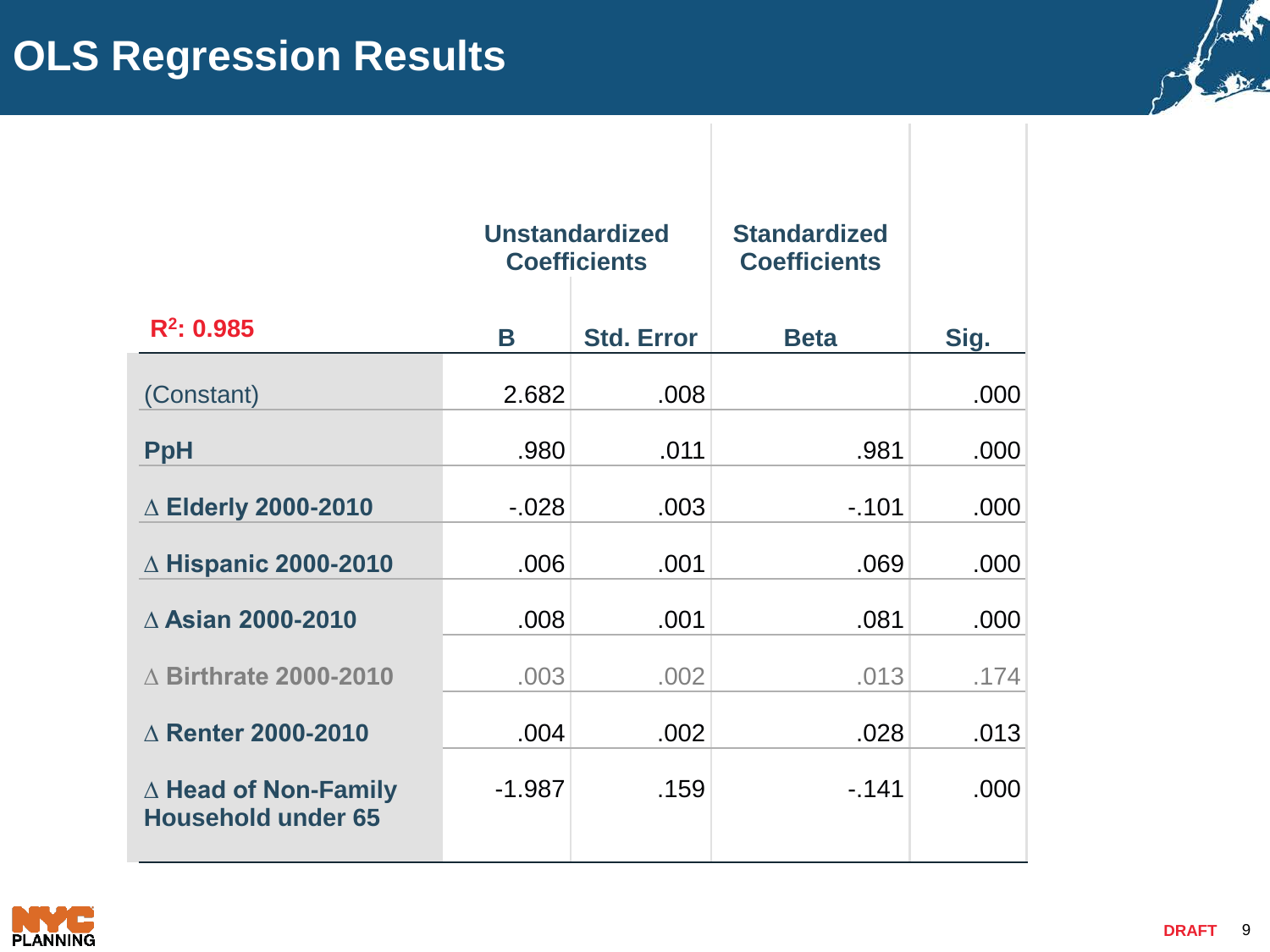

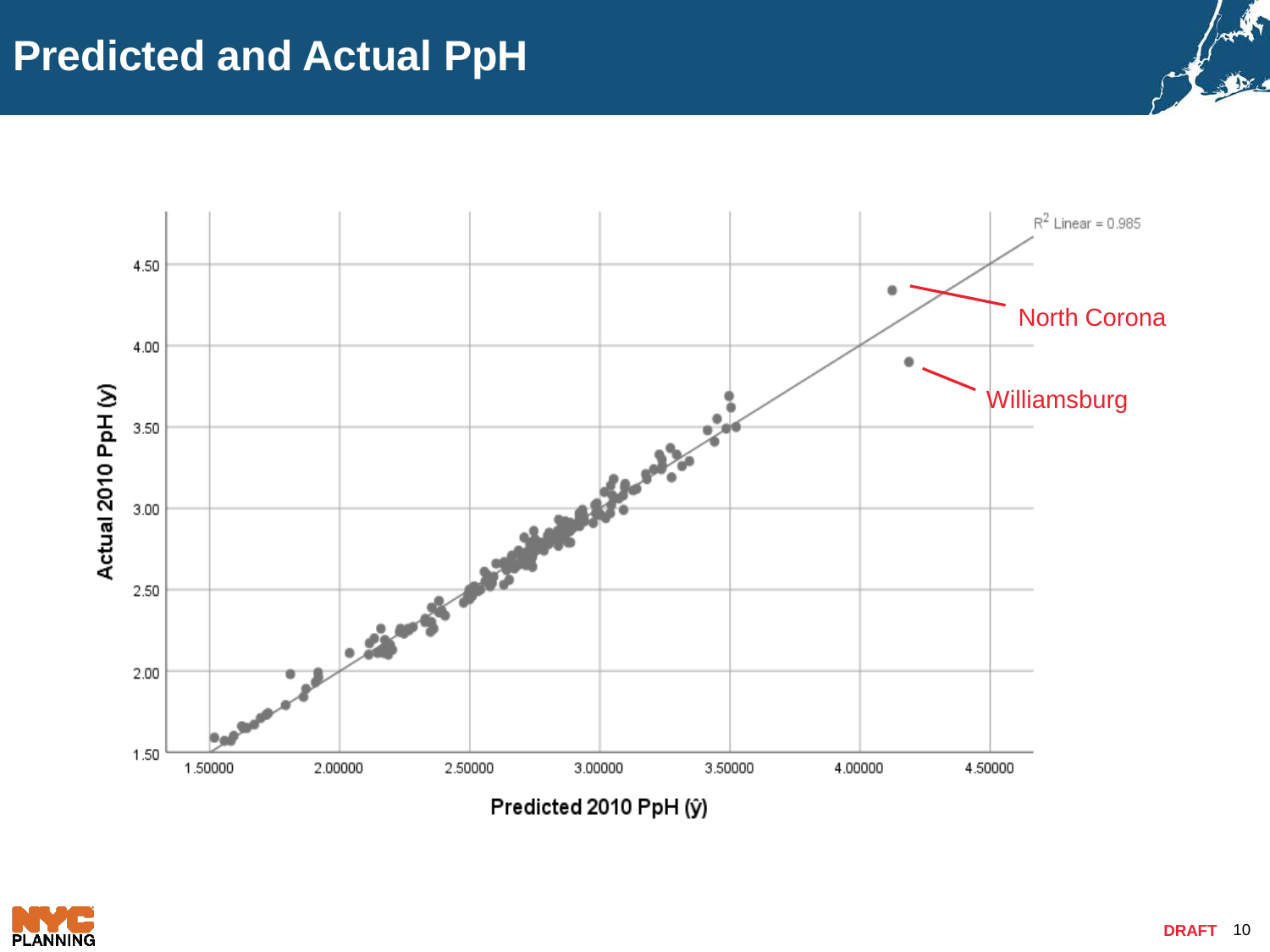



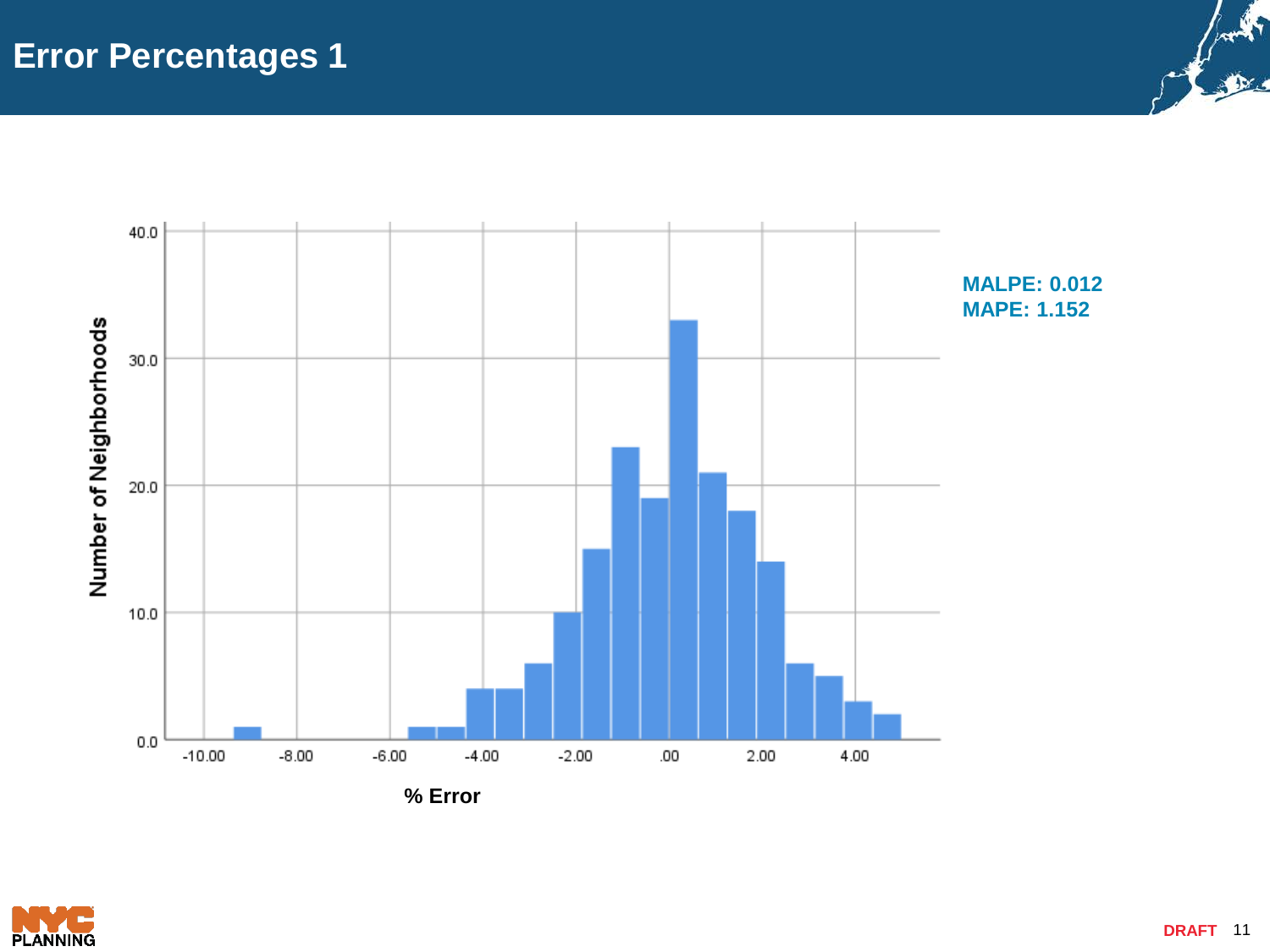

**MALPE: 0.010 MAPE: 1.147**



Jacks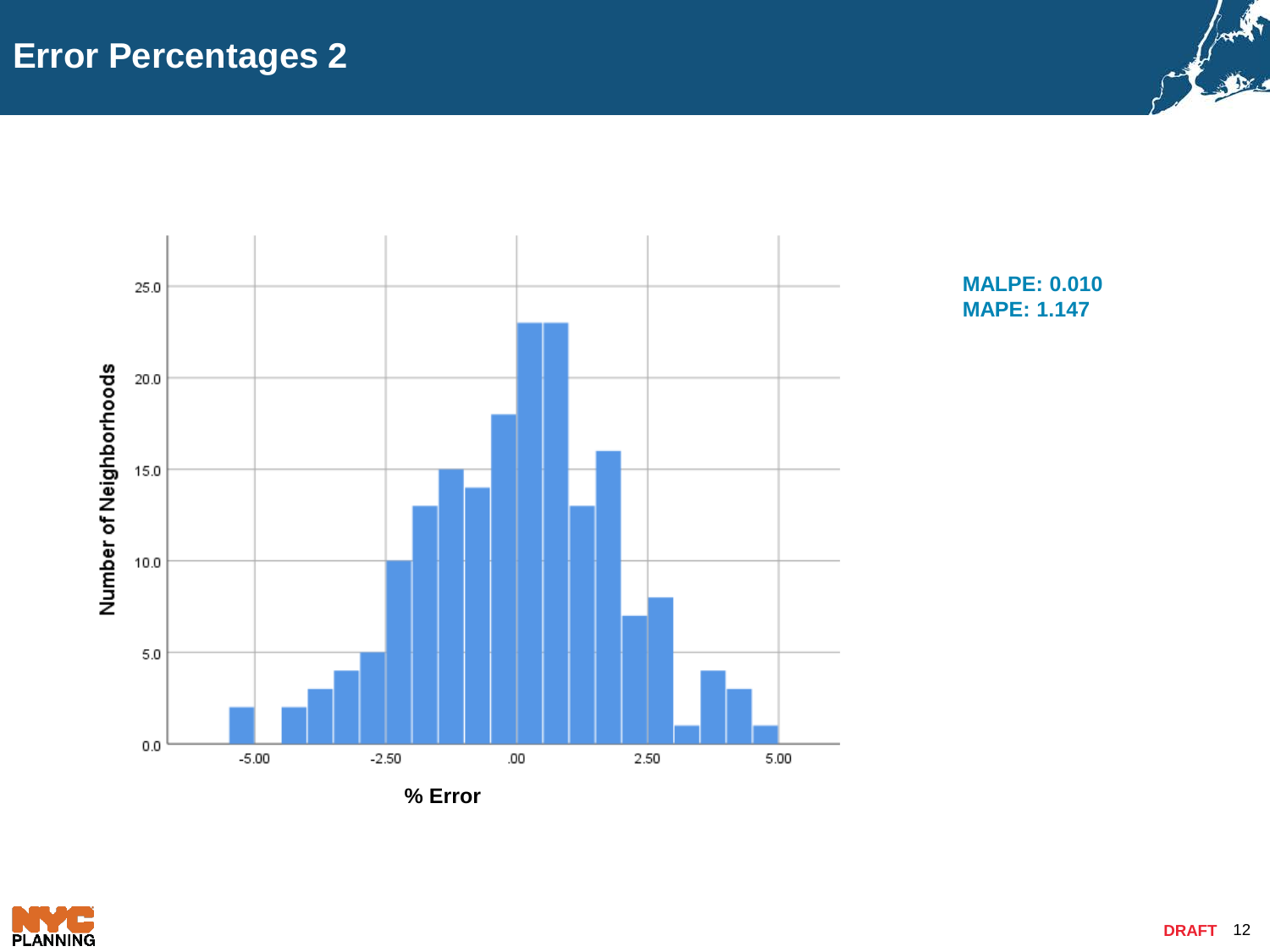

\* The 2009 to 2017 axis represents the end-points for 5-year periods.



Arthur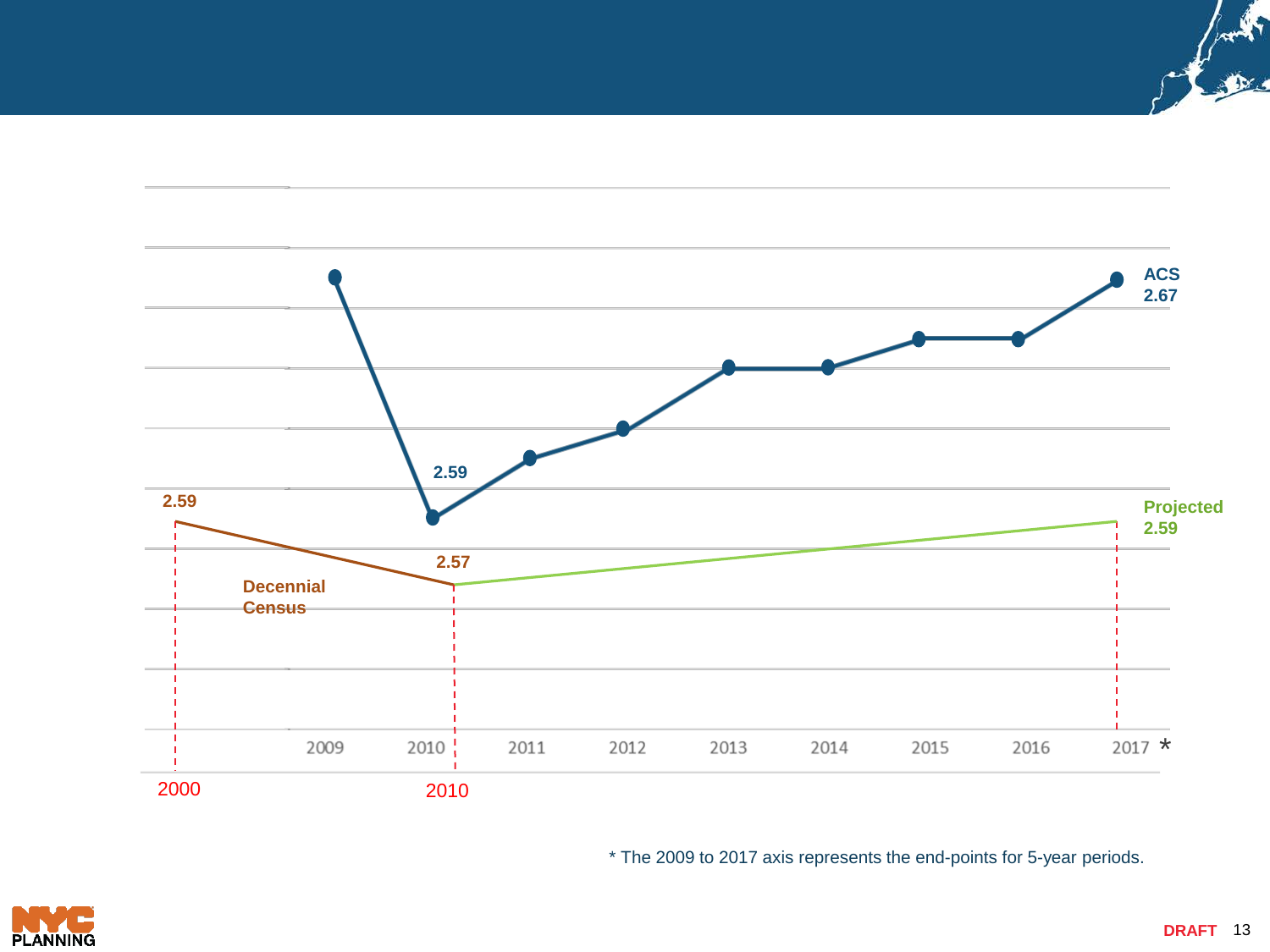



- Determine if the error distribution is strongly influenced by outliers and what to do with outliers
	- Statistical cutoffs to identify extreme outliers
- Overall, very predictive model
- No one perfect method for population estimates instead, different procedures need to be used in conjunction